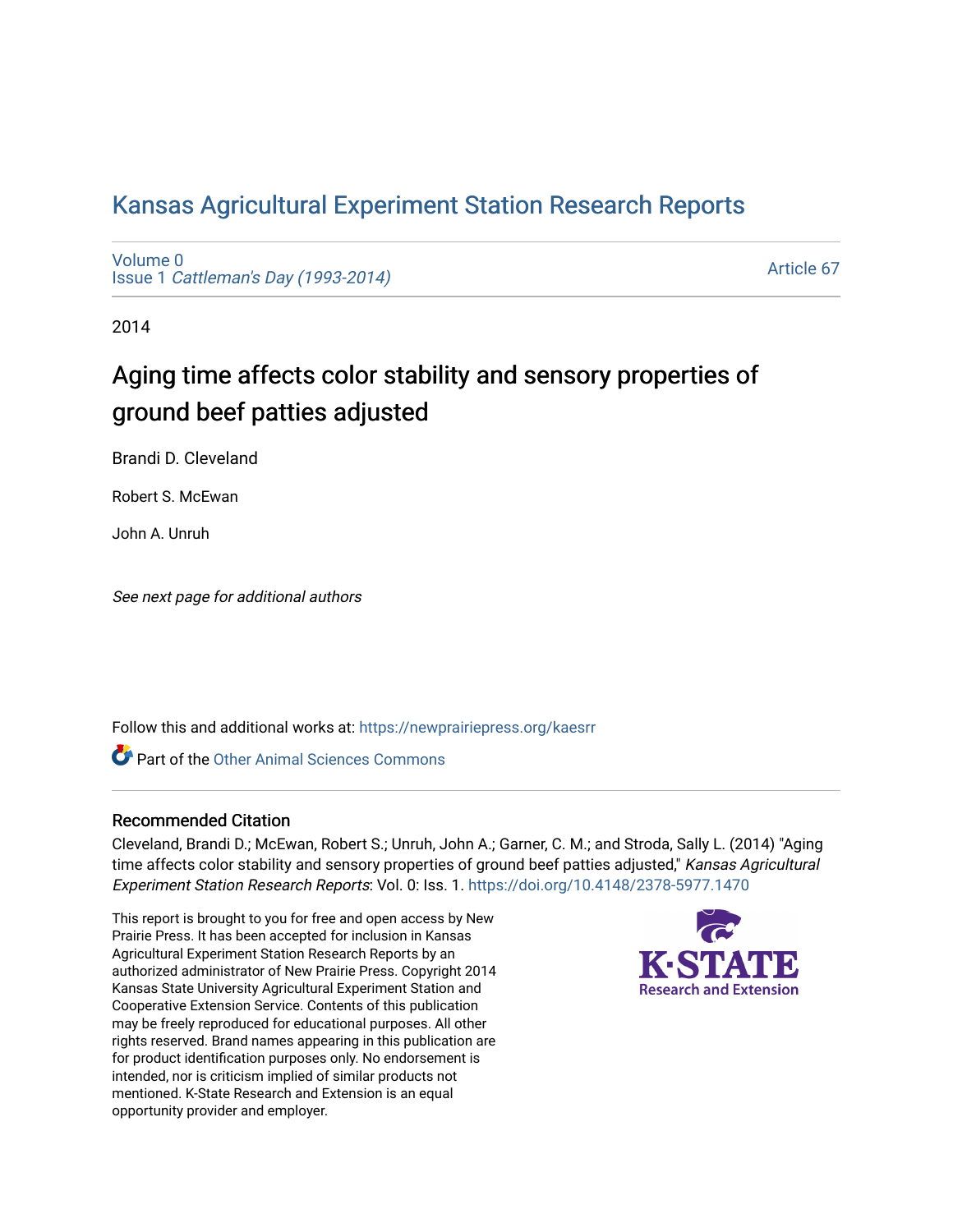## Aging time affects color stability and sensory properties of ground beef patties adjusted

### **Abstract**

Palatability traits of flavor, juiciness, and tenderness are associated with consumer satisfaction. Although grinding offers an opportunity to mechanically minimize differences in tenderness, muscle source and product quality may still affect the sensory properties of ground beef. The objective of this study was to determine the effects of two quality grades (Premium Choice and Select) and vacuum storage aging time (7, 21, and 42 days) before processing on ground beef patty display color from chuck roll and knuckle subprimals combined to obtain a common percentage of fat.

### Keywords

Cattlemen's Day, 2014; Kansas Agricultural Experiment Station contribution; no. 14-262-S; Report of progress (Kansas State University. Agricultural Experiment Station and Cooperative Extension Service); 1101; Beef Cattle Research, 2014 is known as Cattlemen's Day, 2014; Beef; Ground beef; Fat levels; Color; Vacuum storage; Aging time

### Creative Commons License



This work is licensed under a [Creative Commons Attribution 4.0 License](https://creativecommons.org/licenses/by/4.0/).

### Authors

Brandi D. Cleveland, Robert S. McEwan, John A. Unruh, C. M. Garner, and Sally L. Stroda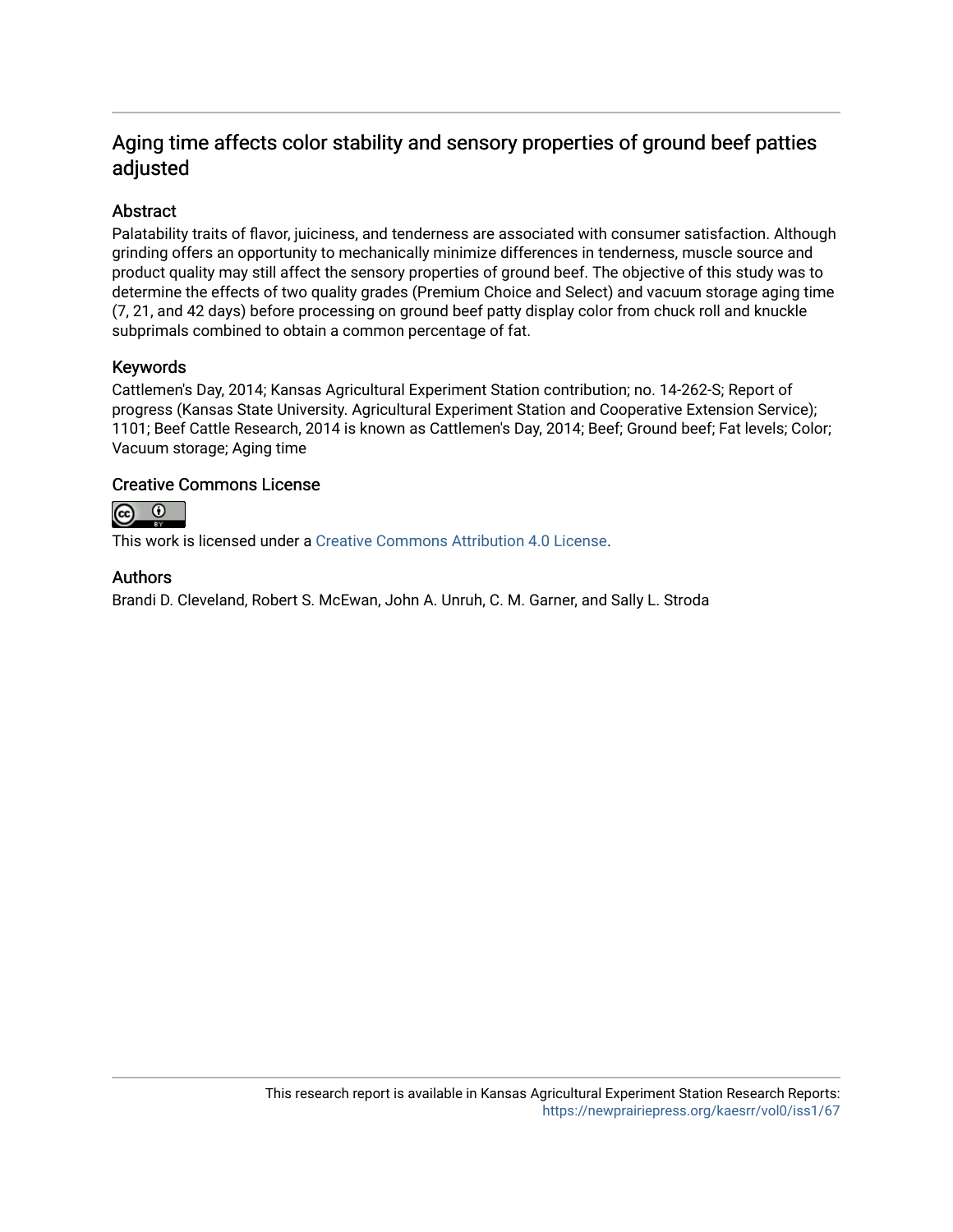# Aging Time Affects Color Stability and Sensory Properties of Ground Beef Patties Adjusted to a Similar Fat Composition by Combining Subprimals from the Chuck Roll and Knuckle

*B.D. Cleveland, R. McEwan, J.A. Unruh, C.M. Garner, and S. Stroda*

## Introduction

Ground beef is the most commonly consumed beef product in the United States. Fat can typically range from  $\leq$  5 to 30% in ground beef, and the product may become less palatable as the fat level decreases, especially below 10% fat. The amount and composition of fat in subprimals can be influenced by the subprimal type, quality grade, and fatness of the carcass from which it was derived. Processors can combine different subprimals of varying fat percentages to obtain an overall target percentage.

In retail, consumers use color as the major criteria in selecting meat products and associate a bright red color with freshness. Longer display life without discoloration can result in more opportunities to sell the product and greater potential profit for retailers. Display life can vary for different muscles based on their fiber type and metabolic activity.

Palatability traits of flavor, juiciness, and tenderness are associated with consumer satisfaction. Although grinding offers an opportunity to mechanically minimize differences in tenderness, muscle source and product quality may still affect the sensory properties of ground beef. The objective of this study was to determine the effects of two quality grades (Premium Choice and Select) and vacuum storage aging time (7, 21, and 42 days) before processing on ground beef patty display color from chuck roll and knuckle subprimals combined to obtain a common percentage of fat.

## Experimental Procedures

At the end of each aging time (7, 21, or 42 days), four knuckles or two chuck rolls, representing their respective quality grade categories (upper 2/3 Choice and Select), were combined and ground through a 3/8-in. plate followed by a 1/8-in. plate to form a grind batch. These batches were evaluated for percentage of fat using a Hobart Fat Percentage Indicator (Model F-100, Hobart Manufacturing Company, Troy, OH). Using this fat analysis, chuck roll and knuckle grind batches from the same quality grade and aging time were used to formulate Premium Choice and Select sample batches that contained similar percentages of fat. Each treatment combination of 2 quality grades  $\times$  3 aging times (n = 6) was replicated 6 times. Ground beef patties (1/4-lb patties) for display and sensory characteristics were made using a patty machine (Supermodel 54 Food Portioning Machine, Hollymatic Corporation, Countryside, IL).

For display color, ground beef patties were packaged in polyvinyl chloride–overwrapped trays and displayed at 36ºF in a coffin-type retail case under 150-foot candles of contin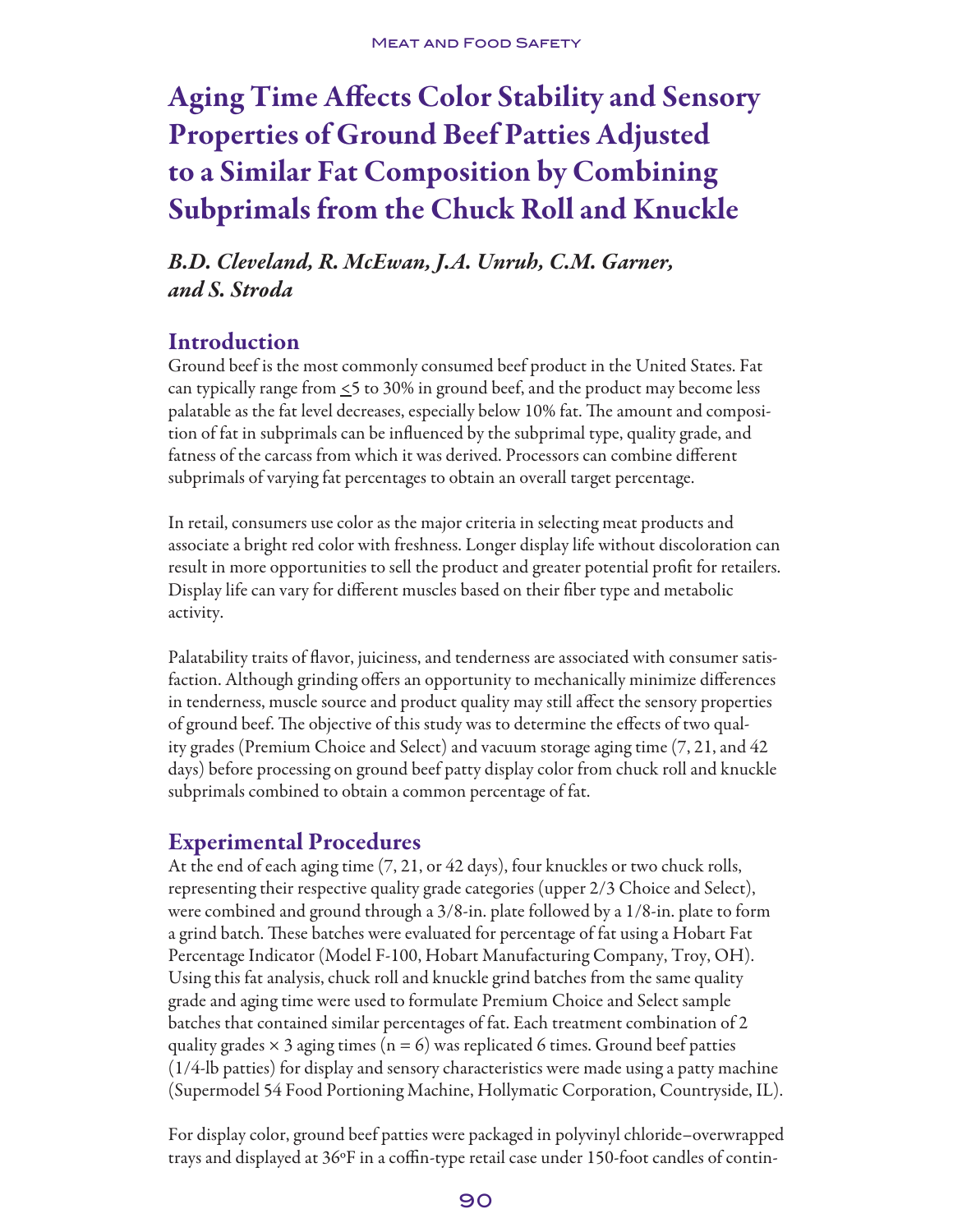uous fluorescent lighting. A minimum of 6 trained color panelists evaluated patty visual color to the nearest 0.5 using an 8-point scale, with  $1 =$  extremely bright cherry-red,  $2 =$  bright cherry-red,  $3 =$  moderately bright cherry-red,  $4 =$  slightly bright cherry-red, 5 = slightly dark cherry-red,  $6$  = moderately dark red,  $7$  = dark red, and  $8$  = extremely dark red. Ground beef patties were visually evaluated by the trained color panelists at 0, 24, 48, and 72 hours of display.

For sensory panels and instrumental tenderness (slice shear force, textural profile analysis, and Lee-Kramer shear), patties were crust-frozen at -40º F before vacuumpackaging, stored at -4ºF, thawed at 36ºF for 24 hours, and cooked on a griddle to an internal endpoint temp of 160ºF. For sensory panels, patties were cut into eight wedge slices and evaluated by a trained sensory panel. Trained sensory panelists used a scale of 1 to 8 to evaluate firmness (1 = extremely soft, 8 = extremely firm), cohesiveness  $(1 = not cohesive at all, 8 = extremely cohesive), juiciness (1 = extremely dry,$  $8 =$  extremely juicy), beef flavor intensity (1= extremely bland,  $8 =$  extremely intense), mouth coat (1 = abundant, 8 = none), off-flavor intensity (1 = abundant, 8 = none), and desirability  $(1 =$  extremely dislike,  $8 =$  extremely like).

For instrumental properties, the cooked patties were cooled to room temperature for approximately 30 minutes before the measurements were taken. For slice shear force, two 1.2-in. strips were removed from each patty, and each strip was sheared twice. Two patties per sample were used, resulting in eight measurements that were averaged for analysis. The blade was attached to the crosshead of an Instron Universal Testing Machine (Model 5569, Instron Corporation, Canton, MA) with a 220-lb load cell and crosshead speed of 9.8 in/minute.

To determine Lee-Kramer shear values, two patties from each sample were cut into 2.4 × 2.4-in. subsamples, weighed, and sheared in the Lee-Kramer cell attached to the Instron with a 220-lb load cell and a crosshead speed of 13.8 in./minute. Peak force was determined and divided by the sample weight to obtain force/ounce. The average of the two patty measurements was used for analysis.

For texture profile analysis, three 1-in.-diameter cores were removed perpendicular to the flat surface of each of two patties from each sample. Each core was compressed by 30% of its height for two cycles. We used the Instron with a 220-lb load cell and a cross-head speed of 7.9 in./minute. Sample averages for hardness (peak force of first compression), cohesiveness (total energy of second compression ÷ total energy of the first compression), springiness (base depth of second compression ÷ base depth of first compression), and gumminess (hardness  $\times$  cohesiveness) were used for statistical analysis.

## Results and Discussion

Since Premium Choice subprimals had higher percentages of fat, the resulting Premium Choice treatments had lower percentages of chuck roll and higher percentages of knuckle than the Select treatments (Table 1). The resulting percentages of total fatty acids were similar ( $P > 0.05$ ) for the two quality grade treatments. As expected, there were no differences ( $P > 0.05$ ) due to aging time for subprimal composition or percentages of total fatty acids.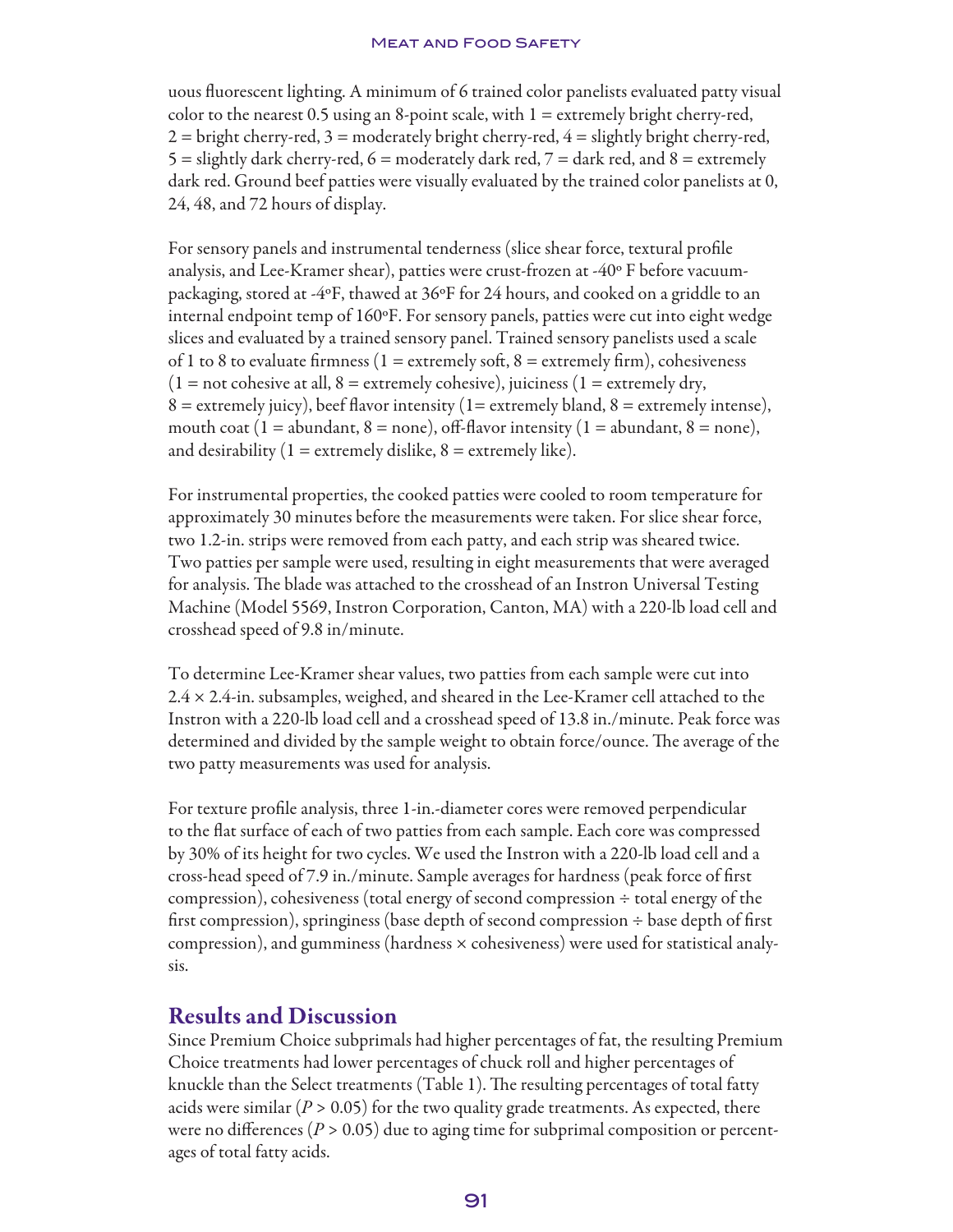### **MEAT AND FOOD SAFETY**

In a quality grade  $\times$  display time interaction ( $P < 0.05$ ), visual color became ( $P < 0.05$ ) progressively darker/browner with each increase in days of display for patties from both Premium Choice and Select subprimals (Figure 1). At 0, 24, and 48 hours of display, ground beef patties from Select subprimals had (*P* < 0.05) lower (brighter red) visual color scores than those from Premium Choice subprimals. These results were expected because patties from Premium Choice subprimals had a higher percentage of knuckles, which have been characterized as having muscles with lower color stability.

In an aging time  $\times$  display time interaction ( $P < 0.05$ ), visual color became ( $P < 0.05$ ) progressively darker/browner with each increase in days of display for patties from subprimals aged 7, 21, and 42 days (Figure 2). At 0 hours of display, ground beef patties aged 21 days had (*P* < 0.05) the lowest color scores (brightest red), and those aged 7 days had (*P* < 0.05) the highest (darkest) color scores. At 24 hours of display, patties aged 7 days maintained their color and had (*P* < 0.05) the brightest red color scores. At 48 hours, patties aged 42 days had (*P* < 0.05) the darkest color scores, and patties aged 21 days had (*P* < 0.05) darker color scores than those aged 7 days. At 72 hours of display, patties aged 42 days had the darkest color scores, and patties aged 7 days had (*P* < 0.05) the least dark/brown color scores. Overall, patties were less able to maintain their color stability with increased days of aging.

For sensory analysis properties, few differences were detected between quality grades for cookery, sensory panel, or instrumental properties (Table 1). Patties from Premium Choice subprimals that contained a higher percentage of knuckle had (*P* < 0.05) less hardness and gumminess as measured by texture profile analysis.

The sensory panel indicated that patties from subprimals aged 42 days had (*P* < 0.05) more juiciness than those from subprimals aged 7 days. They also found patties from subprimals aged 7 days had (*P* < 0.05) less mouth coat (higher scores) than those from subprimals aged 21 and 42 days, and patties aged 21 days had (*P* < 0.05) less off flavor (higher scores) than those from subprimals aged 42 days.

For both the slice and Lee-Kramer shear forces, patties from subprimals aged 21 and 42 days had (*P* < 0.05) lower (more tender) shear forces than those from subprimals aged 7 days. The texture profile analysis found patties from subprimals aged 42 days had (*P* < 0.05) less hardness and the second-highest compression and gumminess than those from subprimals aged 7 and 21 days.

## **Implications**

Extended aging for 42 days results in more rapid deterioration in display color and more off flavors, and instrumental measures indicate that aging increases tenderness and reduces hardness.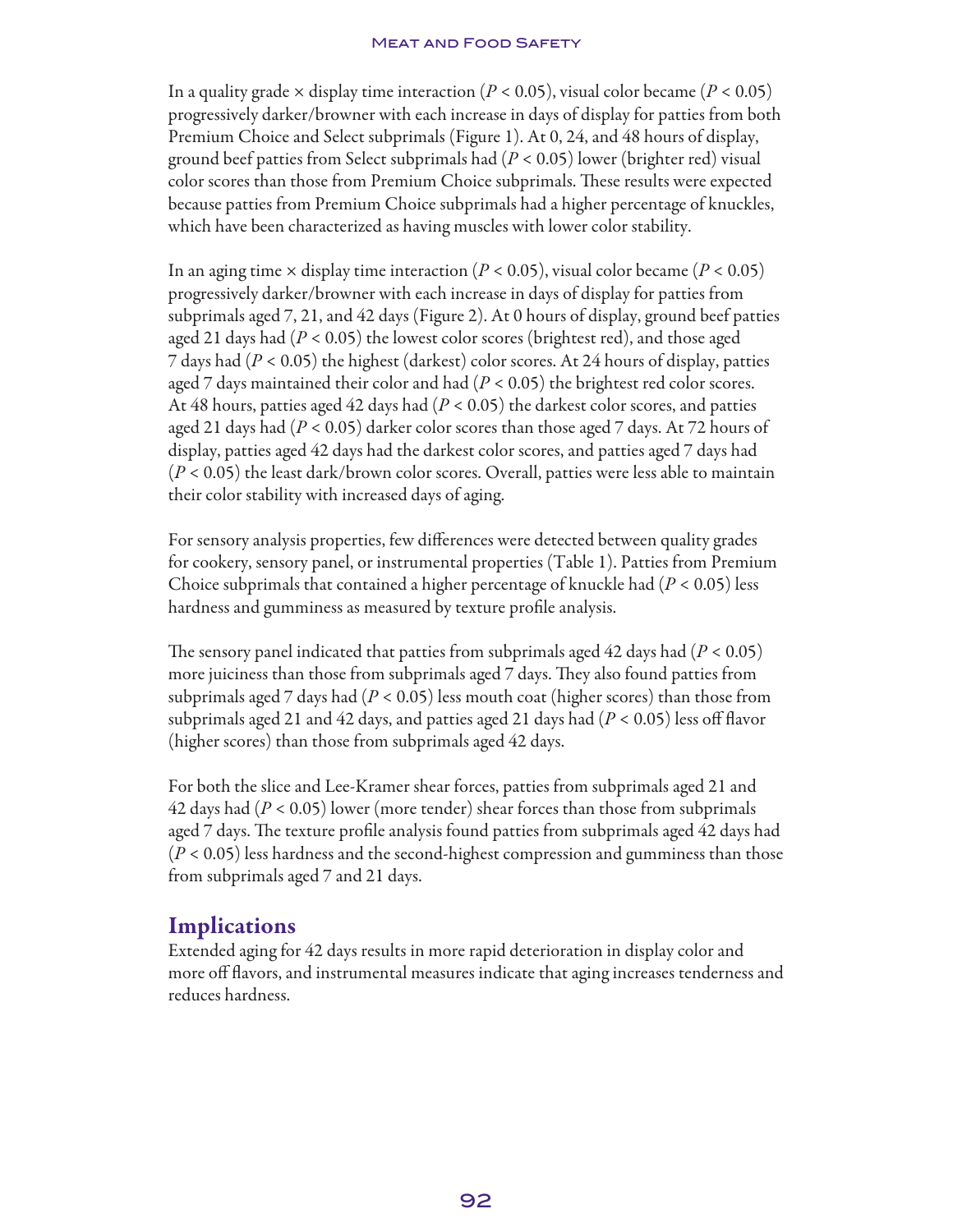|                                       | Quality grade     |                   |           | Aging time        |                   |                   |           |
|---------------------------------------|-------------------|-------------------|-----------|-------------------|-------------------|-------------------|-----------|
| Composition                           | Premium<br>Choice | Select            | <b>SE</b> | 7 days            | 21 days           | 42 days           | <b>SE</b> |
| Chuck roll, %                         | $26.3^{a}$        | 76.6 <sup>b</sup> | 2.47      | 51.2              | 54.6              | 48.6              | 3.0       |
| Knuckle, %                            | $73.7^{\circ}$    | $23.4^{b}$        | 2.47      | 48.8              | 45.4              | 51.4              | 3.0       |
| Total fatty acids, %                  | 11.8              | 12.2              | 0.42      | 11.8              | 12.0              | 12.2              | 0.52      |
| Sensory traits <sup>1</sup>           |                   |                   |           |                   |                   |                   |           |
| Firmness                              | 5.1               | 5.1               | 0.06      | 5.1               | 5.0               | 5.1               | 0.07      |
| Cohesiveness                          | 5.1               | 5.1               | 0.05      | 5.1               | 5.1               | 5.2               | 0.06      |
| Juiciness                             | 5.3               | 5.2               | 0.08      | 5.1 <sup>a</sup>  | 5.3 <sup>ab</sup> | $5.4^{\rm b}$     | 0.10      |
| Beef flavor                           | 5.4               | 5.3               | 0.06      | 5.3               | 5.3               | 5.4               | 0.07      |
| Mouth coat                            | 7.0               | 6.9               | 0.07      | 7.1 <sup>b</sup>  | 6.9 <sup>a</sup>  | 6.8 <sup>a</sup>  | 0.07      |
| Off-flavor                            | 7.6               | 7.7               | 0.11      | 7.7 <sup>ab</sup> | 7.9 <sup>b</sup>  | $7.4^{\circ}$     | 0.13      |
| Desirability                          | 5.2               | 5.2               | 0.11      | 5.1               | 5.3               | 5.1               | 0.14      |
| Shear force                           |                   |                   |           |                   |                   |                   |           |
| Slice (lb)                            | 6.35              | 6.42              | 0.15      | $6.64^{b}$        | 6.13a             | 6.39a             | 0.18      |
| Lee-Kramer, lb/oz                     | 184.4             | 191.3             | 3.12      | $202.5^{\rm b}$   | $180.6^{\circ}$   | $181.3^{a}$       | 4.2       |
| Texture profile analysis <sup>2</sup> |                   |                   |           |                   |                   |                   |           |
| Hardness, lb                          | 6.17a             | 6.99 <sup>b</sup> | 0.22      | $7.10^{b}$        | 6.92 <sup>b</sup> | 5.71 <sup>a</sup> | 0.26      |
| 2nd peak force, lb                    | $5.64^{\circ}$    | $6.35^{b}$        | 0.20      | 6.46 <sup>b</sup> | $6.33^{b}$        | 5.20 <sup>a</sup> | 0.24      |
| Cohesiveness                          | 0.58              | 0.58              | 0.01      | 0.59              | 0.57              | 0.58              | 0.01      |
| Gumminess, lb                         | $3.57^{\circ}$    | 4.01 <sup>b</sup> | 0.18      | 3.97 <sup>b</sup> | $3.75^{b}$        | $3.33^{a}$        | 0.21      |
| Springiness                           | 3.75              | 3.55              | 0.08      | 3.66              | 3.62              | 3.68              | 0.09      |

Table 1. Effects of quality grade and aging time on composition, sensory traits, and instrumental characteristics of ground beef patties

<sup>1</sup> Sensory traits: firmness (1 = extremely soft, 8 = extremely firm); cohesiveness (1 = not cohesive at all, 8 = extremely cohesive);

juiciness (1 = extremely dry, 8 = extremely juicy); beef flavor intensity (1 = extremely bland, 8 = extremely intense); mouth coat  $(1 = \text{abundant}, 8 = \text{none})$ ; off-flavor intensity  $(1 = \text{abundant}, 8 = \text{none})$ ; desirability  $(1 = \text{extremely dislike}, 8 = \text{extremely like})$ . <sup>2</sup> Texture profile analysis: hardness: (peak force of first compression); second peak force: (peak force of second compression); cohesiveness: (total energy of second compression ÷ total energy of the first compression); gumminess: (hardness × cohesiveness); springiness: (height that the food recovers during the time elapsed between the end of the first compression and the start of the second compression).

a-b Means within a row and main effect with a different superscript letter differ (*P* < 0.05).